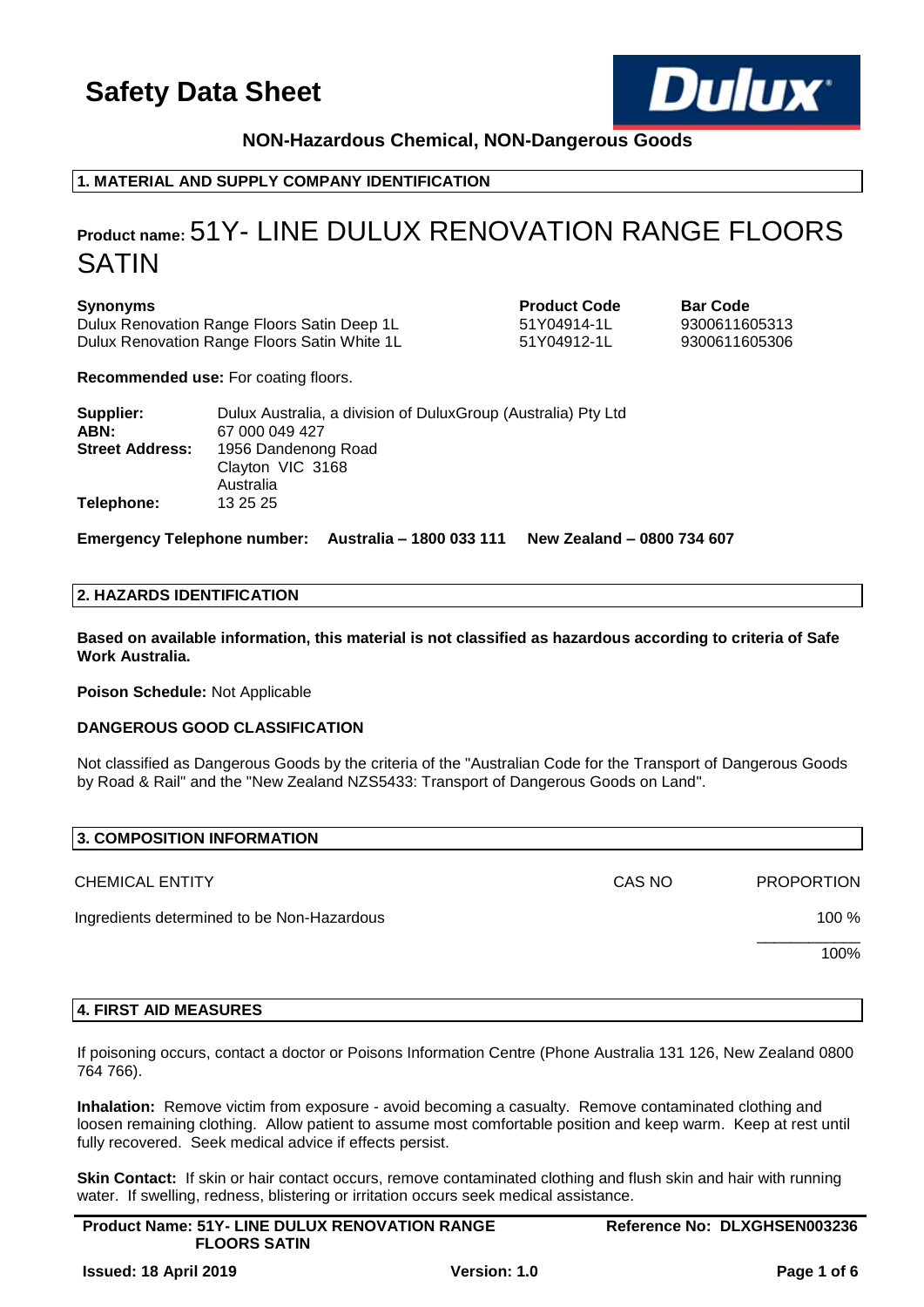

**Eye contact:** If in eyes wash out immediately with water. In all cases of eye contamination it is a sensible precaution to seek medical advice.

**Ingestion:** Rinse mouth with water. If swallowed, do NOT induce vomiting. Give a glass of water to drink. Never give anything by the mouth to an unconscious patient. If vomiting occurs give further water. Seek medical advice.

**PPE for First Aiders:** Wear safety shoes, overalls, gloves, safety glasses. Available information suggests that gloves made from nitrile rubber should be suitable for intermittent contact. However, due to variations in glove construction and local conditions, the user should make a final assessment. Always wash hands before smoking, eating, drinking or using the toilet. Wash contaminated clothing and other protective equipment before storing or re-using.

**Notes to physician:** Treat symptomatically.

### **5. FIRE FIGHTING MEASURES**

**Hazchem Code:** Not applicable.

**Suitable extinguishing media:** If material is involved in a fire use water fog (or if unavailable fine water spray), alcohol resistant foam, standard foam, dry agent (carbon dioxide, dry chemical powder).

**Specific hazards:** Non-combustible material.

**Fire fighting further advice:** Not combustible, however following evaporation of aqueous component residual material can burn if ignited.

## **6. ACCIDENTAL RELEASE MEASURES**

### **SMALL SPILLS**

Wear protective equipment to prevent skin and eye contamination. Avoid inhalation of vapours or dust. Wipe up with absorbent (clean rag or paper towels). Collect and seal in properly labelled containers or drums for disposal.

### **LARGE SPILLS**

Clear area of all unprotected personnel. Slippery when spilt. Avoid accidents, clean up immediately. Wear protective equipment to prevent skin and eye contamination and the inhalation of vapours. Work up wind or increase ventilation. Contain - prevent run off into drains and waterways. Use absorbent (soil, sand or other inert material). Collect and seal in properly labelled containers or drums for disposal. If contamination of crops, sewers or waterways has occurred advise local emergency services.

### **Dangerous Goods - Initial Emergency Response Guide No:** Not applicable

### **7. HANDLING AND STORAGE**

**Handling:** Avoid eye contact and repeated or prolonged skin contact. Avoid inhalation of vapour, mist or aerosols.

**Storage:** Store in a cool, dry, well-ventilated place and out of direct sunlight. Store away from foodstuffs. Store away from incompatible materials described in Section 10. Store away from sources of heat and/or ignition. Keep container standing upright. Keep containers closed when not in use - check regularly for leaks.

## **8. EXPOSURE CONTROLS / PERSONAL PROTECTION**

**Product Name: 51Y- LINE DULUX RENOVATION RANGE FLOORS SATIN**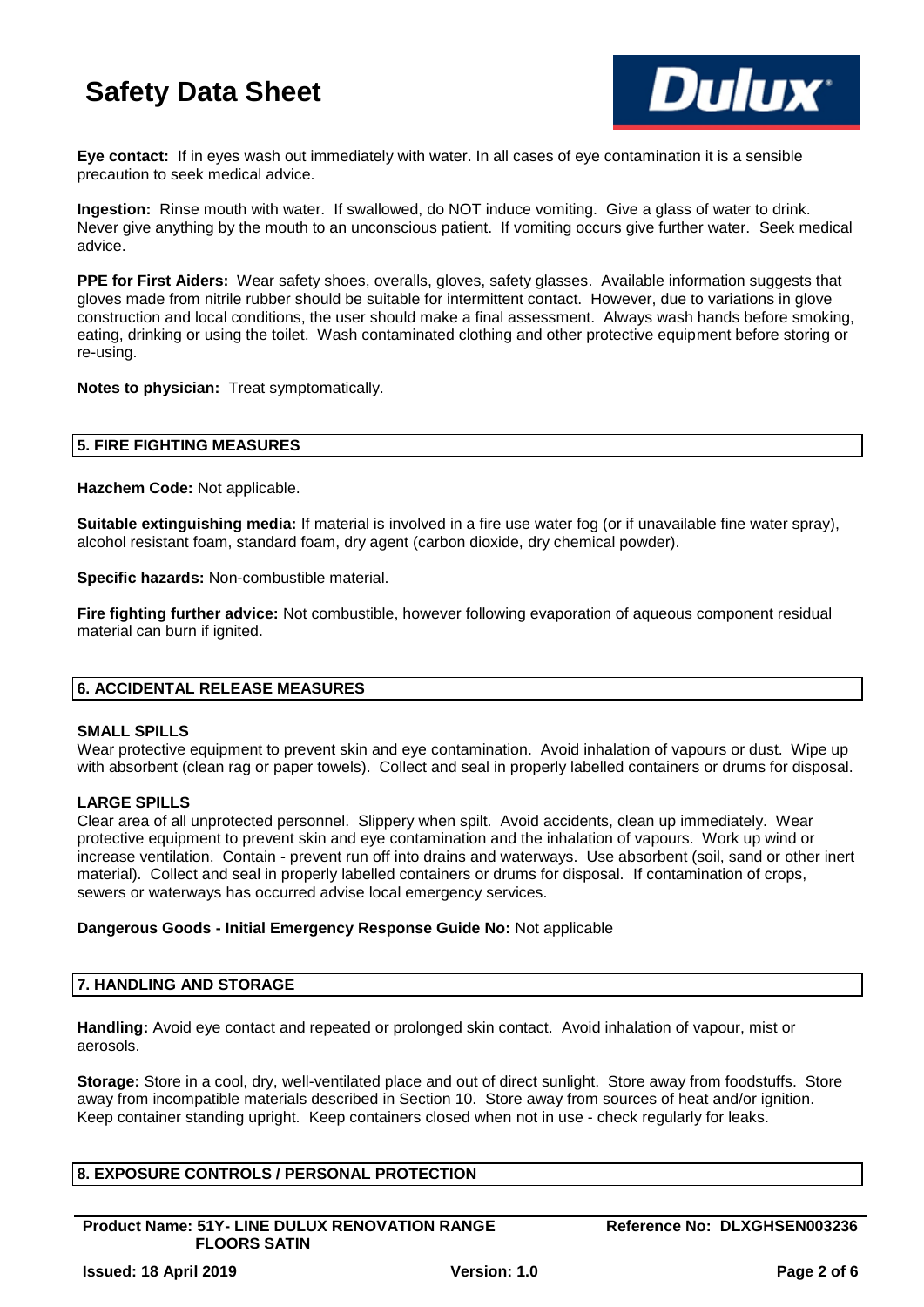

**National occupational exposure limits:** No value assigned for this specific material by Safe Work Australia.

**Biological Limit Values:** As per the "National Model Regulations for the Control of Workplace Hazardous Substances (Safe Work Australia)" the ingredients in this material do not have a Biological Limit Allocated.

**Engineering Measures:** Natural ventilation should be adequate under normal use conditions.

**Personal Protection Equipment:** SAFETY SHOES, OVERALLS, GLOVES, SAFETY GLASSES.

Wear safety shoes, overalls, gloves, safety glasses. Available information suggests that gloves made from nitrile rubber should be suitable for intermittent contact. However, due to variations in glove construction and local conditions, the user should make a final assessment. Always wash hands before smoking, eating, drinking or using the toilet. Wash contaminated clothing and other protective equipment before storing or re-using.

**Hygiene measures:** Keep away from food, drink and animal feeding stuffs. When using do not eat, drink or smoke. Wash hands prior to eating, drinking or smoking. Avoid contact with clothing. Avoid eye contact and repeated or prolonged skin contact. Avoid inhalation of vapour, mist or aerosols. Ensure that eyewash stations and safety showers are close to the workstation location.

## **9. PHYSICAL AND CHEMICAL PROPERTIES**

| Form:   | Liquid              |
|---------|---------------------|
| Colour: | Vivid white         |
| Odour:  | Mild characteristic |

| Solubility:                           | Miscible with water |
|---------------------------------------|---------------------|
| <b>Specific Gravity:</b>              | 1.219               |
| Relative Vapour Density (air=1):      | >1                  |
| Vapour Pressure (20 °C):              | N Av                |
| Flash Point (°C):                     | N App               |
| Flammability Limits (%):              | N App               |
| <b>Autoignition Temperature (°C):</b> | N Av                |
| Melting Point/Range (°C):             | N Av                |
| <b>Boiling Point/Range (°C):</b>      | N Av                |
| pH:                                   | $8 - 10$            |
| <b>Viscosity:</b>                     | N Av                |
| Total VOC (g/Litre):                  | N Av                |

(Typical values only - consult specification sheet)  $N Av = Not available, N App = Not applicable$ 

## **10. STABILITY AND REACTIVITY**

**Chemical stability:** This material is thermally stable when stored and used as directed.

**Conditions to avoid:** Elevated temperatures and sources of ignition.

**Incompatible materials:** Oxidising agents.

**Hazardous decomposition products:** Oxides of carbon and nitrogen, smoke and other toxic fumes.

**Hazardous reactions:** No known hazardous reactions.

|  | <b>11. TOXICOLOGICAL INFORMATION</b> |  |
|--|--------------------------------------|--|
|--|--------------------------------------|--|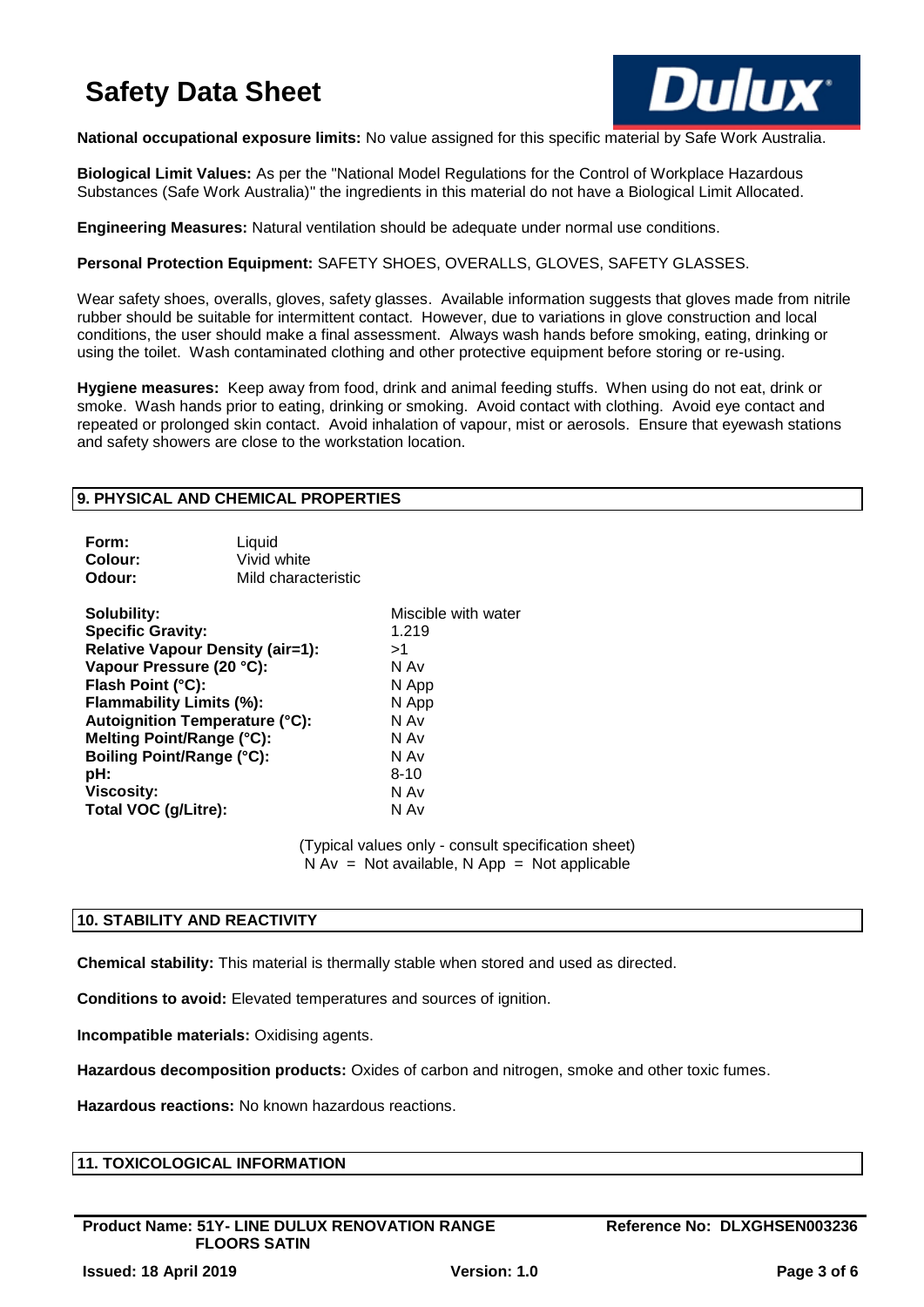

No adverse health effects expected if the product is handled in accordance with this Safety Data Sheet and the product label. Symptoms or effects that may arise if the product is mishandled and overexposure occurs are:

### **Acute Effects**

**Inhalation:** Material may be an irritant to mucous membranes and respiratory tract.

**Skin contact:** Contact with skin may result in irritation.

**Ingestion:** Swallowing can result in nausea, vomiting and irritation of the gastrointestinal tract.

**Eye contact:** May be an eye irritant.

### **Acute toxicity**

**Inhalation:** This material has been classified as non-hazardous. Acute toxicity estimate (based on ingredients): LC50 > 20.0 mg/L for vapours or LC50 > 5.0 mg/L for dust and mist or LC50 > 20,000 ppm for gas

**Skin contact:** This material has been classified as non-hazardous. Acute toxicity estimate (based on ingredients): >2,000 mg/Kg bw

**Ingestion:** This material has been classified as non-hazardous. Acute toxicity estimate (based on ingredients): >2,000 mg/Kg bw

**Corrosion/Irritancy:** Eye: this material has been classified as not corrosive or irritating to eyes. Skin: this material has been classified as not corrosive or irritating to skin.

**Sensitisation:** Inhalation: this material has been classified as not a respiratory sensitiser. Skin: this material has been classified as not a skin sensitiser.

**Aspiration hazard:** This material has been classified as non-hazardous.

**Specific target organ toxicity (single exposure):** This material has been classified as non-hazardous.

**Chronic Toxicity**

**Mutagenicity:** This material has been classified as non-hazardous.

**Carcinogenicity:** This material has been classified as non-hazardous.

**Reproductive toxicity (including via lactation):** This material has been classified as non-hazardous.

**Specific target organ toxicity (repeat exposure):** This material has been classified as non-hazardous.

## **12. ECOLOGICAL INFORMATION**

Avoid contaminating waterways.

**Acute aquatic hazard:** This material has been classified as non-hazardous. Acute toxicity estimate (based on ingredients): >100 mg/L

**Long-term aquatic hazard:** This material has been classified as non-hazardous. Non-rapidly or rapidly degradable substance for which there are adequate chronic toxicity data available OR in the absence of chronic toxicity data, Acute toxicity estimate (based on ingredients): >100 mg/L, where the substance is not rapidly degradable and/or BCF  $<$  500 and/or log  $K_{ow}$   $<$  4.

**Ecotoxicity:** No information available.

**Persistence and degradability:** No information available.

**Product Name: 51Y- LINE DULUX RENOVATION RANGE FLOORS SATIN**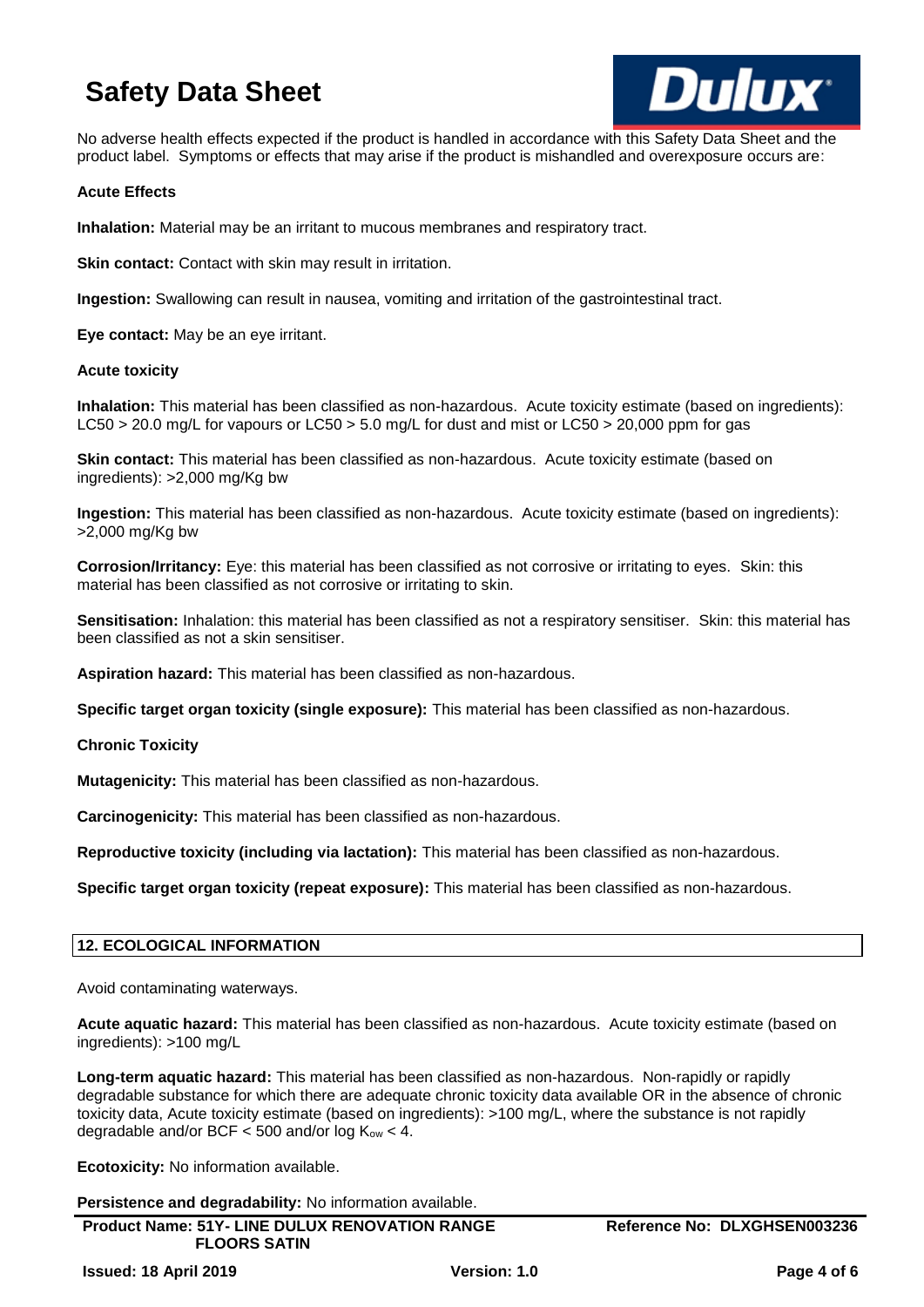

**Bioaccumulative potential:** No information available.

**Mobility:** No information available.

## **13. DISPOSAL CONSIDERATIONS**

Persons conducting disposal, recycling or reclamation activities should ensure that appropriate personal protection equipment is used, see "Section 8. Exposure Controls and Personal Protection" of this SDS.

If possible material and its container should be recycled. If material or container cannot be recycled, dispose in accordance with local, regional, national and international Regulations.

## **14. TRANSPORT INFORMATION**

### **ROAD AND RAIL TRANSPORT**

Not classified as Dangerous Goods by the criteria of the "Australian Code for the Transport of Dangerous Goods by Road & Rail" and the "New Zealand NZS5433: Transport of Dangerous Goods on Land".

### **MARINE TRANSPORT**

Not classified as Dangerous Goods by the criteria of the International Maritime Dangerous Goods Code (IMDG Code) for transport by sea.

### **AIR TRANSPORT**

Not classified as Dangerous Goods by the criteria of the International Air Transport Association (IATA) Dangerous Goods Regulations for transport by air.

### **15. REGULATORY INFORMATION**

### **This material is not subject to the following international agreements:**

Montreal Protocol (Ozone depleting substances) The Stockholm Convention (Persistent Organic Pollutants) The Rotterdam Convention (Prior Informed Consent) Basel Convention (Hazardous Waste) International Convention for the Prevention of Pollution from Ships (MARPOL)

### **This material/constituent(s) is covered by the following requirements:**

• All components of this product are listed on or exempt from the Australian Inventory of Chemical Substances (AICS).

• All components of this product are listed on or exempt from the New Zealand Inventory of Chemical (NZIoC).

## **16. OTHER INFORMATION**

Reason for issue: First Issue

This Safety Data Sheet has been prepared by Chemical Data Services Pty Ltd (chemdata.com.au) on behalf of its client.

Safety Data Sheets are updated frequently. Please ensure that you have a current copy.

This SDS summarises at the date of issue our best knowledge of the health and safety hazard information of the product, and in particular how to safely handle and use the product in the workplace. Since DuluxGroup (Australia) Pty Ltd and DuluxGroup (New Zealand) Pty Ltd cannot anticipate or control the conditions under which the product may be used, each user must, prior to usage, review this SDS in the context of how the user intends